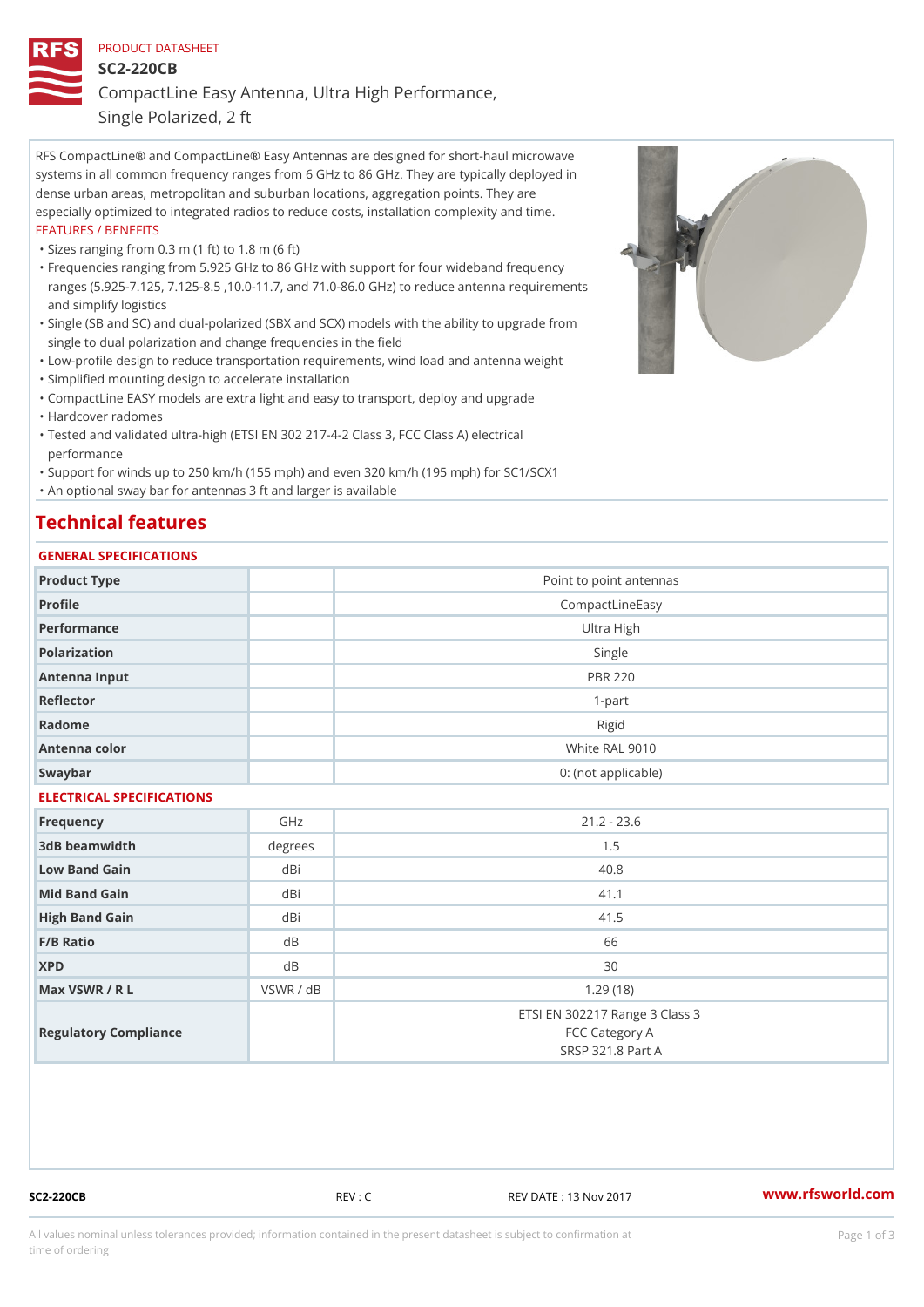# PRODUCT DATASHEET SC2-220CB CompactLine Easy Antenna, Ultra High Performance, Single Polarized, 2 ft

| MECHANICAL SPECIFICATIONS         |              |           |  |  |
|-----------------------------------|--------------|-----------|--|--|
| Diameter                          | ft $(m)$     | 2(0.6)    |  |  |
| Elevation Adjustment              | degree       | ± 15      |  |  |
| Azimuth Adjustment                | degree       | ± 15      |  |  |
| Polarization Adjustment           | degree       | ± 5       |  |  |
| Mounting Pipe Diameter<br>minimum | $mm$ (in)    | 48 (1.9)  |  |  |
| Mounting Pipe Diameter<br>maximum | $mm$ (in)    | 114(4.5)  |  |  |
| Approximate Weight                | kg (lb)      | 7(15.4)   |  |  |
| Survival Windspeed                | $km/h$ (mph) | 252 (155) |  |  |
| Operational Windspeed             | $km/h$ (mph) | 180 (112) |  |  |
| FURTHER ACCESSORIES               |              |           |  |  |

| MOUNTOUTLINE |  |  |  |
|--------------|--|--|--|
|              |  |  |  |

|  | Dimension A                                                  | m m<br>(in)  | 650 (25.6) |
|--|--------------------------------------------------------------|--------------|------------|
|  | Dimension B                                                  | m m<br>(in)  | 313(12.3)  |
|  | Dimension_C                                                  | m m<br>(i n) | 173(6.8)   |
|  | Dim D-<br>$51mm(2_in) Pipéin$                                | m m          | 259 (10.2) |
|  | Dim D-<br>$89$ m m $(3.5 \text{ in})$ P i(pine)              | m m          | 279.5(11)  |
|  | Dim D-<br>$114$ m m (4.5 _ i r) $\mathbb{R}$ in $\mathbb{R}$ | m m          | 292 (11.5) |
|  | Dimension_E                                                  | m m<br>(in)  | 36(1.4)    |
|  | Dimension_F                                                  | m m<br>(in)  | 40 (1.6)   |

optional Swaybar **1988** and 1999 and 1999 and 1999 and 1999 and 1999 and 1999 and 1999 and 1999 and 1999 and 19

SC2-220CB REV : C REV DATE : 13 Nov 2017 WWW.rfsworld.com

All values nominal unless tolerances provided; information contained in the present datasheet is subject to Pcapgelio an atio time of ordering